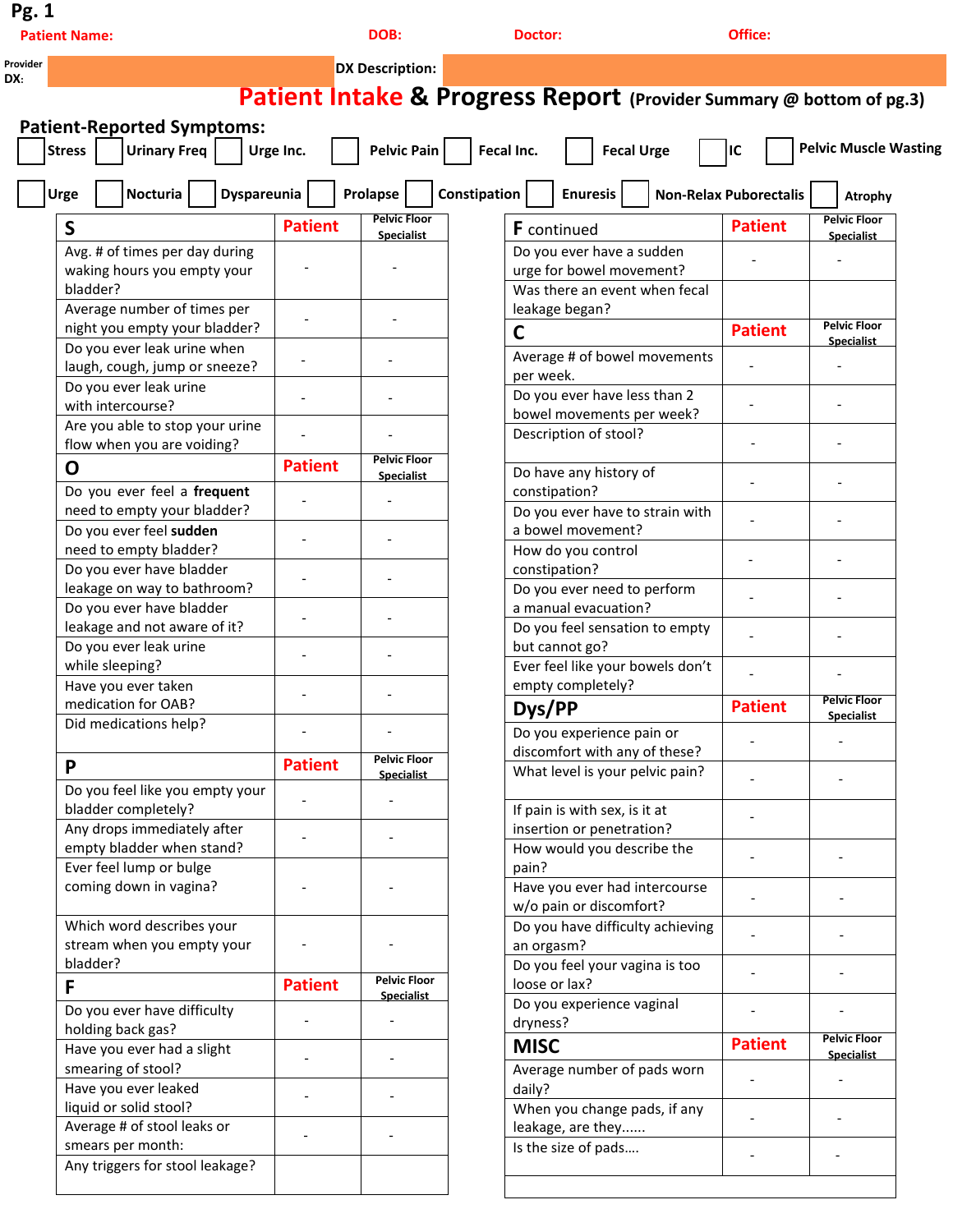## **Patient Intake continued: Pg. 2**

| <b>MISC</b> continued                                                                       | <b>Patient</b> | <b>PF Specialist</b> |
|---------------------------------------------------------------------------------------------|----------------|----------------------|
| How long have you had<br>symptoms?                                                          |                |                      |
| How many vaginal deliveries?                                                                |                |                      |
| How many C-sections?                                                                        |                |                      |
| <b>CONTRA</b>                                                                               | <b>Patient</b> | <b>PF Specialist</b> |
| Have you ever had a seizure?                                                                |                |                      |
| Are you pregnant or could be?<br>(Electrical stimulation is not safe for<br>pregnant women. |                |                      |

| <b>CONTRA</b> continued                                                                    | <b>Patient</b> | <b>PF Specialist</b> |
|--------------------------------------------------------------------------------------------|----------------|----------------------|
| Have you had pelvic surgery in<br>the last 6 weeks?                                        |                |                      |
| Have you had cancer in the<br>pelvic region?                                               |                |                      |
| Do you have metal implants?                                                                |                |                      |
| Are you being treated for a<br>serious cardiac arrhythmia?                                 |                |                      |
| Have you attempted a total of 4<br>weeks of pelvic or kegel<br>exercises in your lifetime? |                |                      |

**PATIENT:** Describe your symptoms and list all pelvic surgeries.

## Everything Below this line completed by Pelvic Floor Specialist

| DOS:     |  |  |  |  |
|----------|--|--|--|--|
| F/U Date |  |  |  |  |

| <b>Exercise Regime: PF Specialist</b> |      |      |      |      |      |      |      |      |      |      |      |      |      |      |      |      |
|---------------------------------------|------|------|------|------|------|------|------|------|------|------|------|------|------|------|------|------|
|                                       | Fast | Slow | Fast | Slow | Fast | Slow | Fast | Slow | Fast | Slow | Fast | Slow | Fast | Slow | Fast | Slow |
| # Sec to                              |      |      |      |      |      |      |      |      |      |      |      |      |      |      |      |      |
| Contract:                             |      |      |      |      |      |      |      |      |      |      |      |      |      |      |      |      |
| # Sec to                              |      |      |      |      |      |      |      |      |      |      |      |      |      |      |      |      |
| Relax:                                |      |      |      |      |      |      |      |      |      |      |      |      |      |      |      |      |
| # of Sets:                            |      |      |      |      |      |      |      |      |      |      |      |      |      |      |      |      |

| <b>Urostym Mamometry and Estem Results: PF Specialist</b> |  |                |                |                |                          |                              |                |  |  |  |  |
|-----------------------------------------------------------|--|----------------|----------------|----------------|--------------------------|------------------------------|----------------|--|--|--|--|
| Avg # Times Per<br><b>Day Exercised</b>                   |  |                |                |                |                          |                              |                |  |  |  |  |
| is Baseline<br>Consistent                                 |  | $\blacksquare$ | $\blacksquare$ | $\blacksquare$ | $\overline{\phantom{a}}$ | $\qquad \qquad \blacksquare$ | $\blacksquare$ |  |  |  |  |
| <b>Fatigue Point</b>                                      |  |                |                |                |                          |                              |                |  |  |  |  |
| # Seconds above<br><b>Amplitude Thres</b>                 |  |                |                |                |                          |                              |                |  |  |  |  |
| <b>Milliamps During</b><br><b>Stem</b>                    |  |                |                |                |                          |                              |                |  |  |  |  |
| <b>Stem Time</b>                                          |  |                |                |                |                          |                              |                |  |  |  |  |
| Emg - Work tone<br>Avg                                    |  |                |                |                |                          |                              |                |  |  |  |  |
| <b>EMG Max</b>                                            |  |                |                |                |                          |                              |                |  |  |  |  |
| <b>Acc Muscle Max</b>                                     |  |                |                |                |                          |                              |                |  |  |  |  |
| <b>Acc Muscle Avg</b>                                     |  |                |                |                |                          |                              |                |  |  |  |  |
| Manometry<br>Max                                          |  |                |                |                |                          |                              |                |  |  |  |  |
| Manometry<br>Avg                                          |  |                |                |                |                          |                              |                |  |  |  |  |

 $\Gamma$